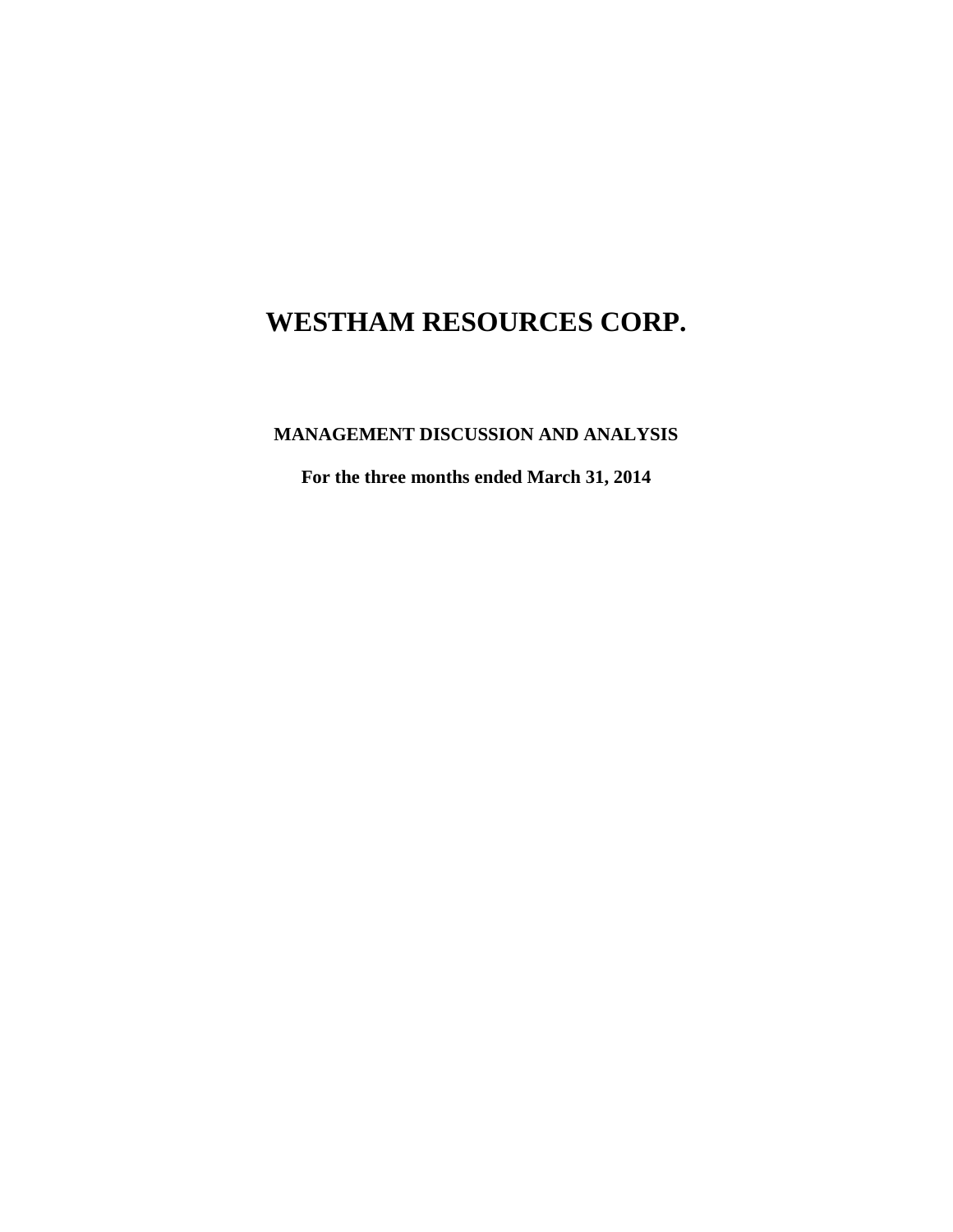Management Discussion & Analysis Quarter ended March 31, 2014

## **INTRODUCTION**

Prepared on May 29, 2014 for the quarter ended March 31, 2014 ("Q1 2014"), this Management Discussion and Analysis ("MD&A") supplements, but does not form part of the unaudited condensed interim financial statements of Westham Resources Corp. (the "Company"). This MD&A should be read in conjunction with the accompanying unaudited condensed interim financial statements for the quarter ended March 31, 2014, and the audited annual financial statements for the year ended December 31, 2013 and their related notes, all of which have been prepared in accordance with IFRS.

Additional information, including audited financial statements and more detail on specific items discussed in this MD&A can be found on the Company's page at [www.sedar.com.](http://www.sedar.com/)

Monetary amounts in the following discussion are in Canadian dollars unless otherwise noted.

> This MD&A contains Forward Looking Information. Please read the Cautionary Statements on page 3, and the description of Risk Factors carefully.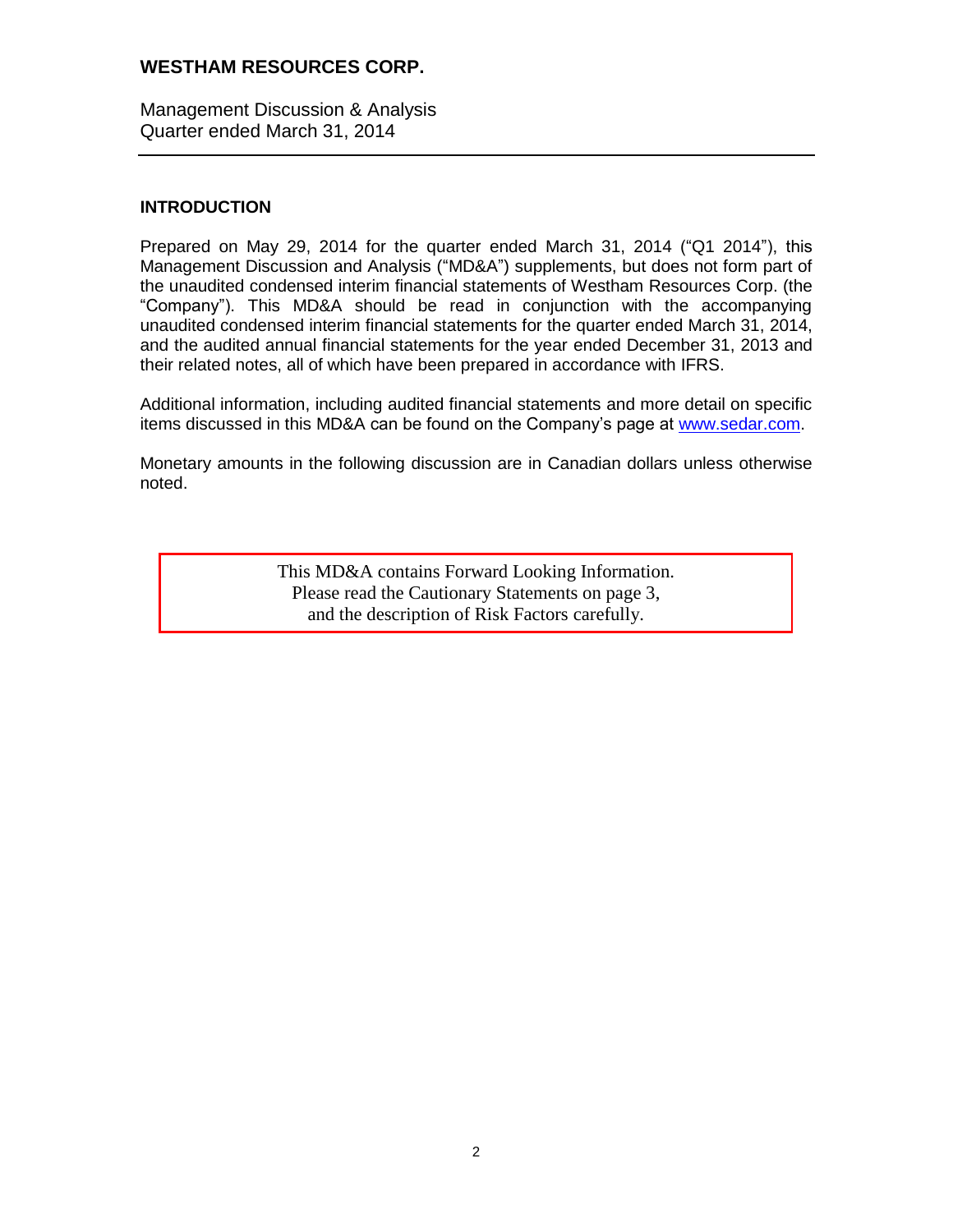Management Discussion & Analysis Quarter ended March 31, 2014

## **FORWARD-LOOKING INFORMATION**

This MD&A contains certain forward-looking information and forward looking statements as defined in applicable securities laws. All statements other than historical fact are forward looking statements.

The statements reflect the current beliefs of the Company, and are based on currently available information. Accordingly, these statements are subject to known and unknown risks, uncertainties and other factors which could cause the actual results, performance or achievements of the Company to be materially different from any future results, performance or achievements expressed in or implied by the forward-looking statements. This forward-looking information, principally under the heading "Outlook," but also elsewhere in this document, includes estimates, forecasts, plans and statements as to the Company's current expectations concerning, among other things, continuance as a going concern, collection of receivables, requirements for additional capital, the availability of financing, successful completion of a Qualifying Transaction, and the potential held by projects under consideration for the proposed Qualifying Transaction.

Forward-looking statements are based on a number of assumptions, including, but not limited to, assumptions regarding general business and economic conditions, interest rates, the global and local supply and demand for labour and other project inputs, changes in commodity prices in general, changes to legislation, conditions in financial markets (in particular, the continuing availability of financing), our ability to attract and retain skilled staff, our ability to complete a Qualifying Transaction within the time constraints imposed, and our ongoing relations with governments, our employees and business partners. The foregoing list of assumptions is not exhaustive. Events or circumstances could cause actual results to vary materially.

Factors that may cause actual results to vary include, but are not limited to: actual experience in collecting receivables, changes in interest and currency exchange rates, acts of foreign governments, delays in the receipt of government approvals or permits to begin work, inaccurate geological and engineering assumptions regarding projects under consideration, unanticipated future operational difficulties (including cost escalation, unavailability of materials and equipment, industrial disturbances or other job action, and unanticipated events related to health, safety and environmental matters), political risk (including the risk that the rights to mine a property which may be obtained as part of the Qualifying Transaction may be rescinded by the government or otherwise lost), actual exploration results (after completing the Qualifying Transaction), social unrest, failure of counterparties to perform their contractual obligations, changes in general economic conditions or conditions in the financial markets and other risk factors as detailed from time to time in the Company's reports and public filings with the Canadian securities administrators, filed on SEDAR. The Company does not assume the obligation to revise or update forward-looking information after the date of this document nor to make revisions to reflect the occurrence of future unanticipated events, except as may be required under applicable securities laws.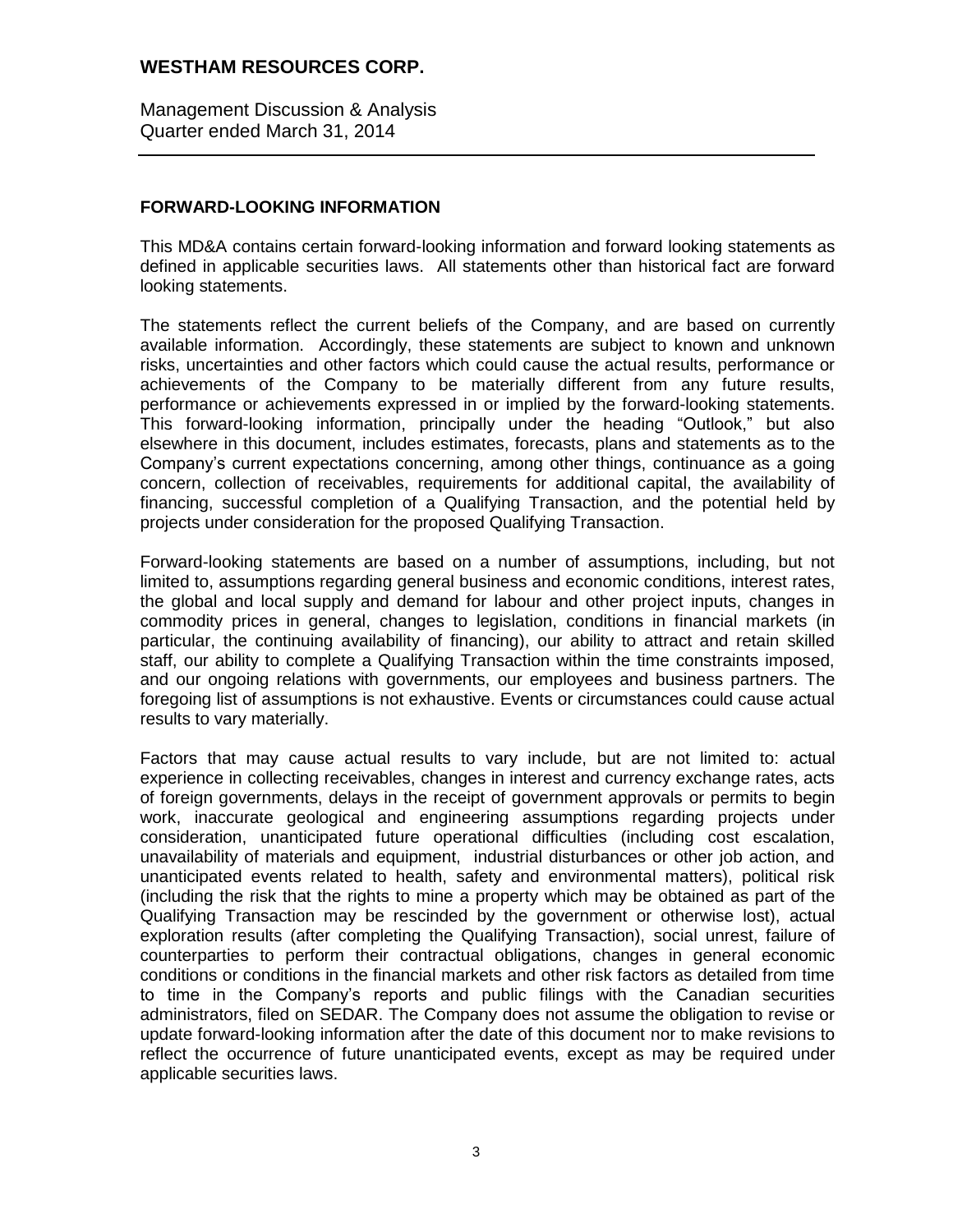Management Discussion & Analysis Quarter ended March 31, 2014

# **BUSINESS OF THE COMPANY**

The principal business of the Company is the identification and evaluation of assets or businesses with a view to completing a Qualifying Transaction as defined by TSX Venture Exchange (the "Exchange") Policy 2.4.

The Company is a reporting issuer in British Columbia, Alberta, and Ontario, and is listed on the Exchange as a "Capital Pool Company". The Company trades under the symbol WHR.P.

# **OUTLOOK**

 $\overline{a}$ 

As the result of a comprehensive process to identify and evaluate potential properties for the Qualifying Transaction, on May 21, 2014, the Company announced that it has signed a Letter of Intent (the "LOI") with Kivalliq Energy Corporation, a British Columbia Company listed on the TSX Venture Exchange (TSXV: KIV). Under the terms of the LOI, Westham and Kivalliq will enter into a definitive option agreement pursuant to which Westham may earn up to an 85% interest in Kivalliq's "Genesis" uranium project (the "Genesis Property"). The Genesis Property is located to the northeast of the Athabasca Basin in Saskatchewan, within the Wollaston-Mudjatk Transition Zone that hosts all of Canada's operating uranium mines within the boundaries of the basin.

The execution of the option agreement and the advance of initial consideration to Kivalliq thereunder is intended to serve as the Company's Qualifying Transaction under the policies of the TSX Venture Exchange. It is anticipated that upon completion of the proposed Qualifying Transaction, the Company will be listed on the TSX Venture Exchange as a Tier 2 Mining Issuer and will change its name to Roughrider Exploration Limited.

The Company completed this first quarter of 2014 with no debt and with working capital<sup>1</sup> of \$231,128 to support the current quarter's expenditures of just \$5,600.

Concurrent with the execution of the Option Agreement, the Company anticipates completing a financing to fund initial operations. Details of this financing, including terms, have not yet been finalized. In order to complete the proposed Qualifying Transaction, the Company will require additional capital from this financing by September 24, 2014. As a result, the Company's ability to continue as a going concern is dependent upon a number of factors – principally on the Company's ability to create positive cash flow in the near term by obtaining the necessary financing to complete the proposed Qualifying Transaction within the time permitted. Funding will also be required to undertake exploration and development of the project once acquired. Both the proposed Qualifying Transaction and the concurrent financing are subject to the approval of the TSX Venture Exchange.

<sup>&</sup>lt;sup>1</sup> Working capital, a non-GAAP-measure is defined as current assets net of current liabilities.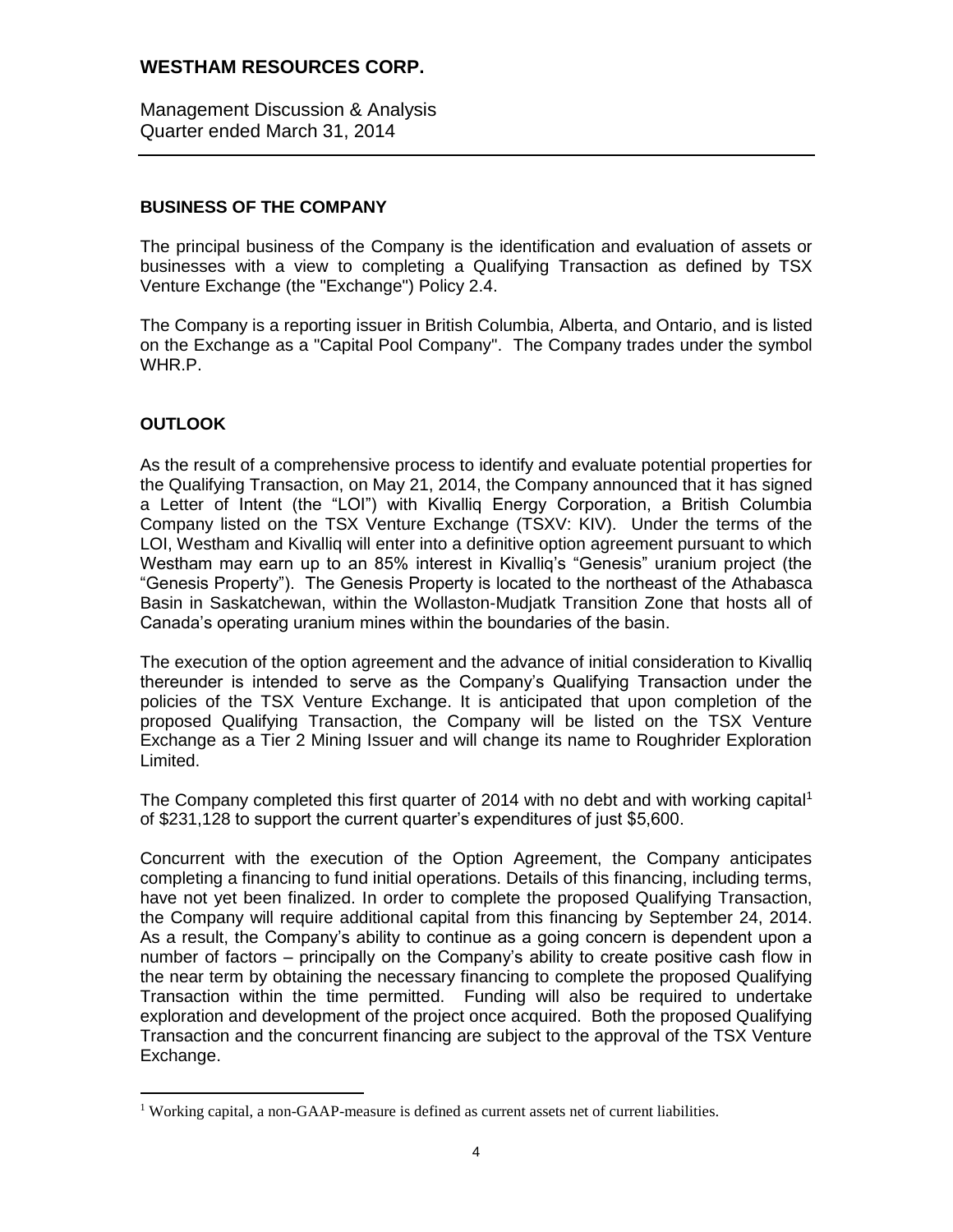Management Discussion & Analysis Quarter ended March 31, 2014

The Company is remaining cautious with its expenditures due to its limited resources, and ongoing uncertainty in the global financial markets, particularly in the mining sector.

## **HIGHLIGHTS FOR THE QUARTER ENDED MARCH 31, 2014**

During the quarter, the Company continued to evaluate projects with a view to selecting a Qualifying Transaction (as defined in Exchange Policy 2.4 "Capital Pool Companies"). In addition, the Company maintained its aggressive approach to containing costs, as a matter of prudence, keeping costs to just \$5,600 for the quarter.

## **DISCUSSION OF OPERATIONS AND FINANCIAL CONDITION**

#### *Results of Operations*

At present, the Company does not carry on any business other than the identification and evaluation of assets or businesses with a view to completing a Qualifying Transaction. As such, the Company has no source of revenue.

#### *Summary of Quarterly Results*

|          |                             | <b>Basic and Diluted</b> |
|----------|-----------------------------|--------------------------|
|          | <b>Loss from Operations</b> | Loss per Share from      |
|          | and Net Loss                | Operations and           |
| Revenues |                             | Net Loss per Share       |
| Nil      | \$ (5,642)                  | \$ (0.00)                |
| Nil      | (7,308)                     | (0.01)                   |
| Nil      | (7, 576)                    | (0.00)                   |
| Nil      | (7, 104)                    | (0.00)                   |
| Nil      | (5, 293)                    | (0.00)                   |
| Nil      | (11,050)                    | (0.02)                   |
| Nil      | (2,513)                     | (0.00)                   |
| Nil      | \$ (8,761)                  | \$ (0.02)                |
|          |                             |                          |

The variation in the Company's quarterly net loss over the past four quarters and stub period is largely due to the variation in administrative activity and filing fees in relation to the Company's founding and IPO.

#### *Three months ended March 31, 2014*

The three months ended March 31, 2014 and March 31, 2013 are nearly identical quarters. Filing fees in 2014 increased somewhat due to an increase in annual fees charged by the Exchange and by SEDAR.

There have been no capital expenditures to date.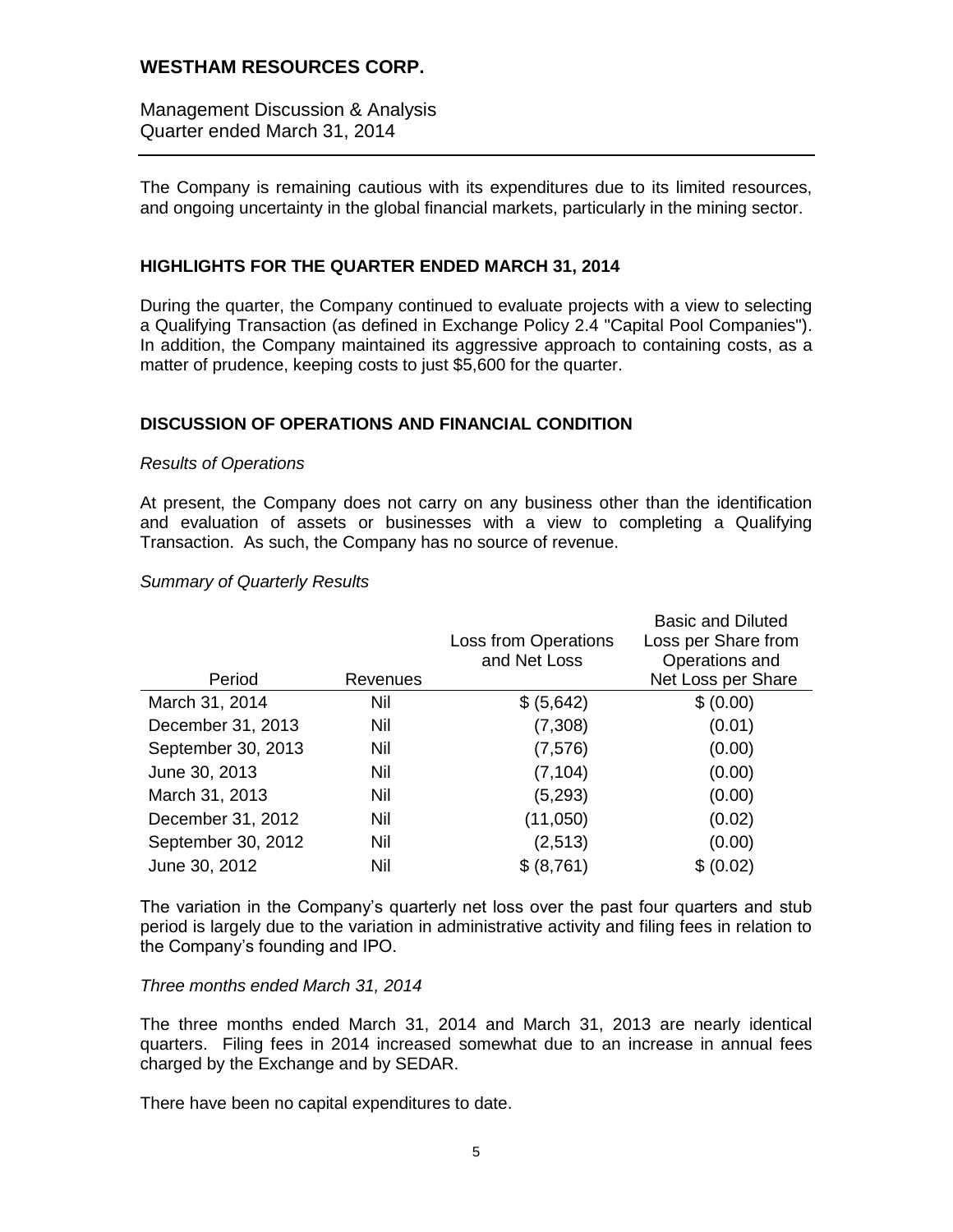Management Discussion & Analysis Quarter ended March 31, 2014

## *Liquidity, Capital Resources and Cash Flow Analysis*

The Company's primary source of funding has been from the issuance of common shares. Management is concerned about the Company's ability to raise additional funds amid ongoing uncertainty in global financial markets, and the prevailing investment climate of risk aversion.

In order to complete its proposed Qualifying Transaction, the Company will require additional capital by September 24, 2014. As a result, the Company's ability to continue as a going concern is dependent upon a number of factors – principally on the Company's ability to create positive cash flow in the near term by obtaining the necessary financing to complete the proposed Qualifying Transaction within the time permitted. Funding will also be required to undertake exploration and development of the project once acquired.

Concurrent with the execution of the Option Agreement, the Company anticipates completing a financing to fund initial operations. Details of this financing, including terms, have not yet been finalized.

#### *Financial Instruments*

The Company's financial instruments consist of cash, receivables, prepaid expenses and accounts payable and accrued liabilities. It is management's opinion that the Company is not exposed to significant interest, currency or credit risk arising from the financial instruments. Credit risk is managed for cash by having a major Canadian bank hold the funds in a chequing account. Credit risk is managed for receivables by seeking prompt payment, monitoring the age of receivables, and making follow up inquiries when receivables are not paid in a timely manner. Currency risk is negligible as all funds and payables are denominated in Canadian dollars. The Company does not engage in any hedging activities. Further discussion of these risks is available in the audited financial statements for the period ended December 31, 2013.

#### **ADDITIONAL DISCLOSURE FOR VENTURE ISSUERS WITHOUT SIGNIFICANT REVENUE**

Significant components of general and administrative expenses are shown separately on the *Condensed Interim Statements of Loss and Comprehensive Loss,* also part of the condensed interim financial statements for the quarter ended March 31, 2014.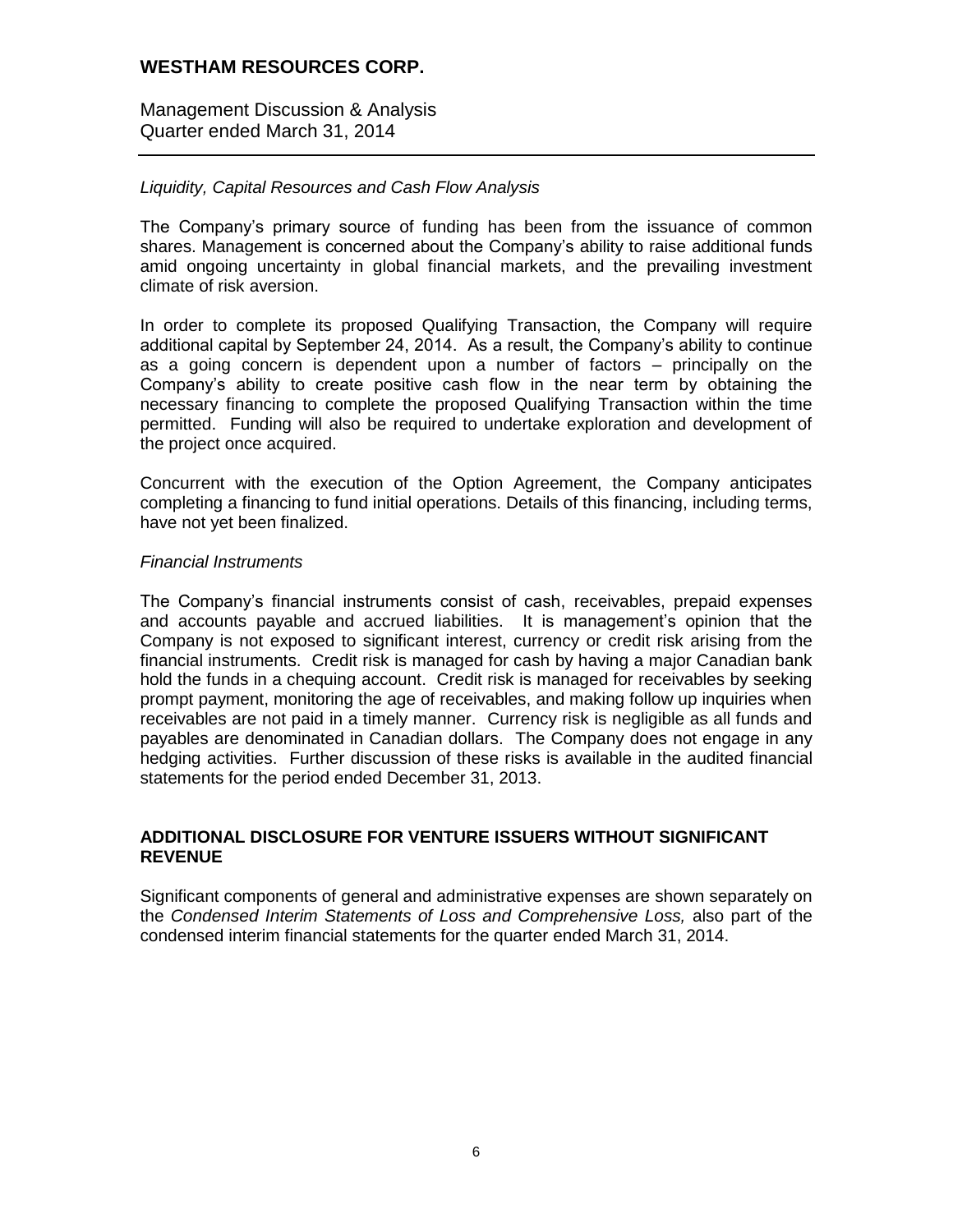Management Discussion & Analysis Quarter ended March 31, 2014

## **RISK FACTORS**

#### *Capital Pool Company / Qualifying Transaction*

The Company was only recently incorporated, has not commenced commercial operations and has no assets other than cash, a small receivable relating to refundable sales taxes and a small amount of prepaid expenses. The Company has no history of earnings, and shall not generate earnings or pay dividends until at least after completion of the Company's Qualifying Transaction and subsequent development of that project or of another project;

There can be no assurance that an active and liquid market for the Company's common shares will develop and an investor may find it difficult to resell its common shares;

Until completion of a Qualifying Transaction, the Company is not permitted to carry on any business other than the identification and evaluation of potential Qualifying Transactions;

While a proposed Qualifying Transaction has been identified, there can be no assurance that the Company will be able to successfully complete the transaction;

The Company has limited time and limited funds with which to identify and evaluate potential Qualifying Transactions and there can be no assurance that the Company will be able to identify another suitable Qualifying Transaction should the Company fail to successfully complete the currently proposed Qualifying Transaction;

Completion of a Qualifying Transaction is subject to a number of conditions including acceptance by the Exchange;

Upon public announcement of a proposed Qualifying Transaction, trading in the common shares of the Company will be halted and will remain halted for an indefinite period of time, typically until certain preliminary reviews have been conducted. This trading halt is currently in effect. The Common Shares of the Company will be reinstated to trading before the Exchange has reviewed the transaction. Reinstatement to trading provides no assurance with respect to the merits of the proposed Qualifying Transaction or the likelihood of the Company completing the proposed Qualifying Transaction;

Trading in the common shares of the Company may be halted at other times for other reasons, including for failure by the Company to submit documents to the Exchange in the time periods required;

The Exchange will generally suspend trading in the Company's Common Shares or delist the Company in the event that the Company fails to complete a Qualifying Transaction within 24 months from the date of listing as a Capital Pool Company on the Exchange;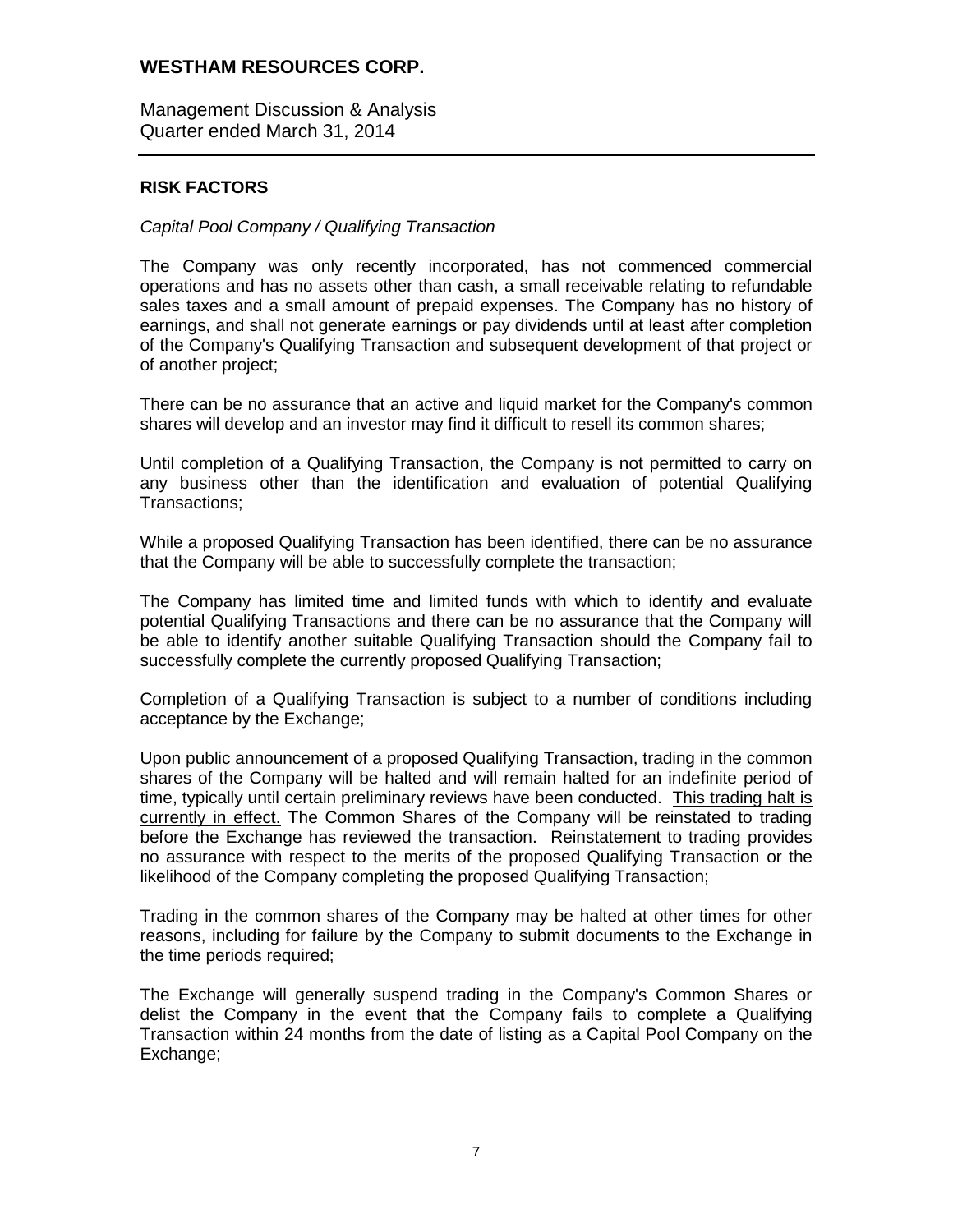Management Discussion & Analysis Quarter ended March 31, 2014

Neither the Exchange nor any securities regulatory authority passes upon the merits of a proposed Qualifying Transaction;

In the event that management of the Company resides outside of Canada or the Company identifies a foreign business as a proposed Qualifying Transaction, investors may find it difficult or impossible to effect service of notice to commence legal proceedings upon any management resident outside of Canada or upon the foreign business and may find it difficult or impossible to enforce against such persons, judgments obtained in Canadian courts;

It is anticipated that the Qualifying Transaction and further exploration and development of the project will be financed in whole or in part by the issuance of additional securities by the Company and this will result in further dilution to the investor, which dilution may be significant and which may also result in a change of control of the Company.

#### *Macroeconomic Risk*

Recent impairments and write-downs of major mining projects have led to a significant reduction in "risk appetite" with respect to funding investment into exploration companies. As a result, the ability for exploration companies to access capital through private placements has been significantly diminished. The long term result of lower risk appetite is that projects take longer to develop, or may not be developed at all.

#### *Political Policy Risk*

Despite the recent moderation in the gold price, the previously record-high gold prices encouraged numerous governments around the world to look at ways to secure additional benefits from the mining industry, an approach recognized as "*Resource Nationalism*." Mechanisms used or proposed by governments have included increases to royalty rates, corporate tax rates, implementation of "windfall" or "super taxes," and carried or free-carried interests to the benefit of the state. Extreme cases in Venezuela and Argentina have resulted in the nationalization of active mining interests. Such changes are viewed negatively in the investment community and can lead to share price erosion, and difficulty in accessing capital to advance projects.

## *Exploration Risk*

Mineral exploration and development involve a high degree of risk and few projects are ultimately developed into producing mines. There is no assurance that the Company's selected Qualifying Transaction will demonstrate exploration results sufficient to result in the definition of a body of commercial ore. Whether an ore body will be commercially viable depends on a number of factors including the particular attributes of the deposit such as size, grade and proximity to infrastructure, as well as mineral prices and government regulations, including environmental regulations.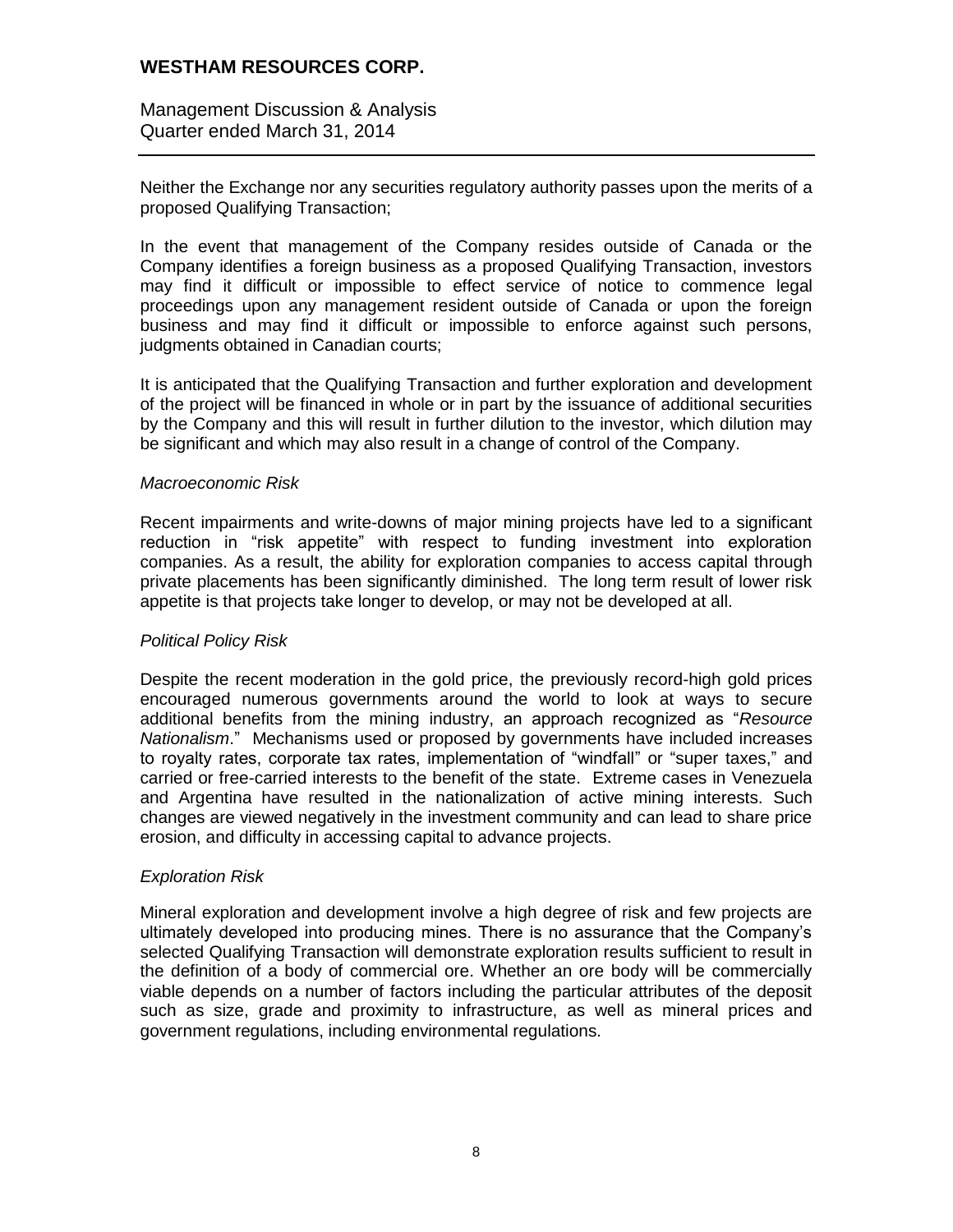Management Discussion & Analysis Quarter ended March 31, 2014

# *Financial Capability and Additional Financing*

The Company has limited financial resources, has no source of operating income and has no assurance that additional funding will be available to it. Although the Company has been successful in the past in financing its initial activities through the issuance of equity securities, there can be no assurance that it will be able to obtain sufficient financing in the future to execute its business plan, particularly with ongoing uncertainty in the global financial markets, and the prevailing investment climate of risk aversion toward mineral exploration companies. A discussion of risk factors particular to financial instruments is presented in the audited financial statements for the period ended December 31, 2013.

## *Commodity Prices*

The mineral industry varies with the price of metals. The prices of gold and other commodities have fluctuated widely in recent years and are affected by factors beyond the control of the Company including, but not limited to, international economic and political trends, currency exchange fluctuations, economic inflation and expectations for the level of economic inflation in the consuming economies, interest rates, global and local economic health and trends, speculative activities, changes in the demand for specific metals, and changes in the supply of metals due to new mine developments, mine closures as well as advances in various production and use technologies of various metals. All of these factors will impact the viability of the Company's exploration projects in ways that are impossible to predict with certainty.

#### *Environment*

Both the exploration and any production phases of the Company's future operations will be subject to environmental protection regulations in the jurisdictions in which it operates. Globally, environmental legislation is evolving towards stricter standards and enforcement, more stringent environmental impact assessments of new mining projects and increasing liability exposure for companies and their directors and officers. There is no assurance that future environmental regulations will not adversely affect the Company's future operations.

## *Financial Instrument Risk*

As a result of its use of financial instruments, the Company is subject to credit risk, interest rate risk, currency risk, liquidity risk and other price risk. These risks are considered to be small. These risks are discussed comprehensively in the audited financial statements for the period ended December 31, 2013.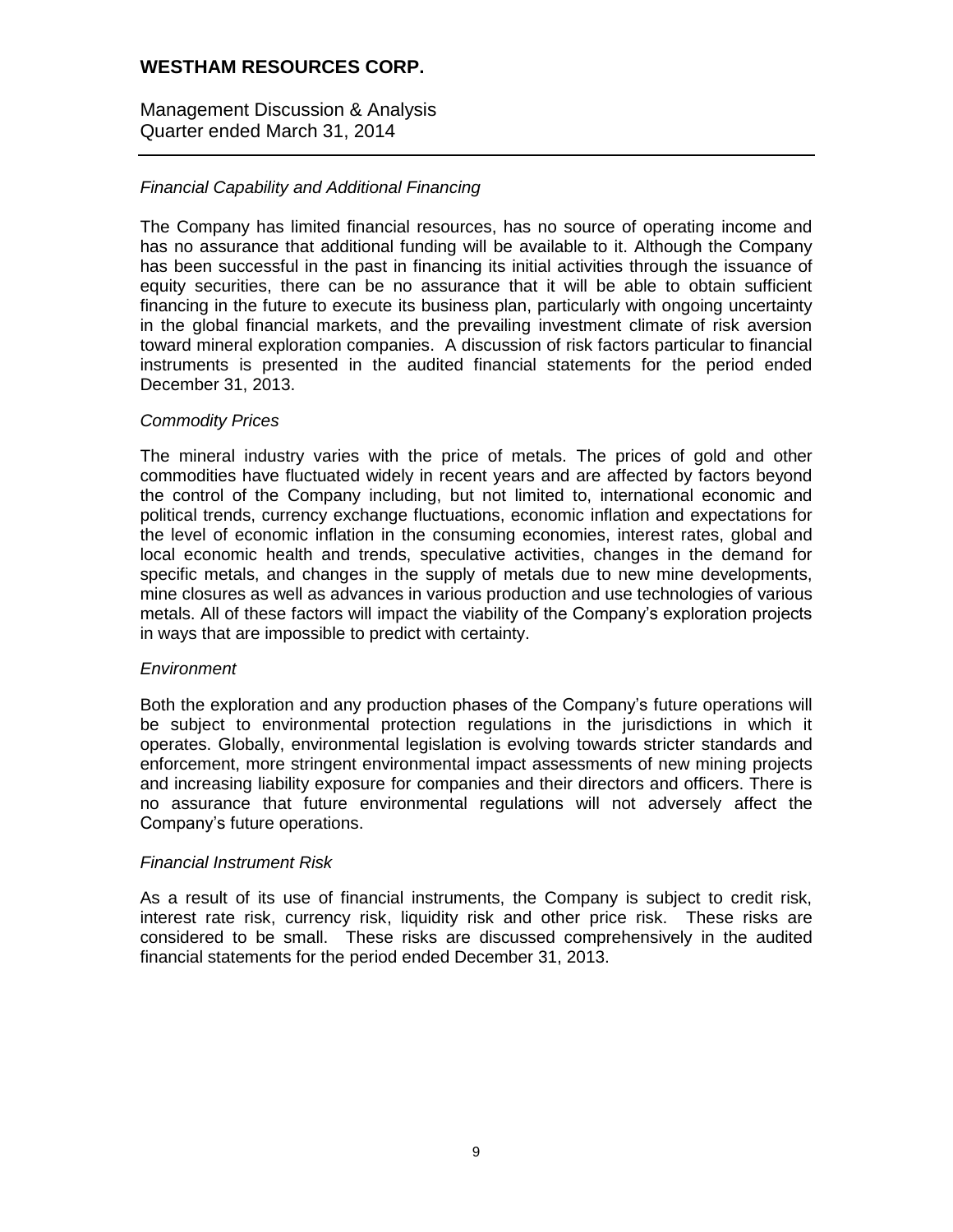Management Discussion & Analysis Quarter ended March 31, 2014

# **RECENT ACCOUNTING PRONOUNCEMENTS**

## **Recent Changes to Accounting Standards**

The following changes to standards are effective as follows:

#### For the Company's year ended December 31, 2014:

*IAS 32, Financial Instruments: Presentation* provides further clarity around details relating to the right of set-off and the application of offsetting criteria under certain circumstances.

The above change has had no material impact on the Company's quarterly financial statements.

#### **Upcoming Changes in Accounting Standards**

#### For the Company's year ended December 31, 2018:

*IFRS 9, Financial Instruments* introduces the new requirements for the classification, measurement and de-recognition of financial assets and financial liabilities. Specifically, *IFRS 9* requires all recognized financial assets that are within the scope of *IAS 39 Financial Instruments: Recognition and Measurement* to be subsequently measured at amortized cost or fair value.

The Company is in the process of assessing the impact of the upcoming changes in accounting standards.

## **OFF-BALANCE SHEET ARRANGEMENTS**

The Company is not a party to any off-balance sheet arrangements that have, or are reasonably likely to have, a current or future material effect on the Company's financial condition, changes in financial condition, revenues, expenses, results of operations, liquidity, capital expenditures or capital resources.

## **TRANSACTIONS WITH RELATED PARTIES**

Key management personnel:

Key management personnel are those persons that have the authority and responsibility for planning, directing and controlling the activities of the Company, directly or indirectly. Key management includes executive and non-executive members of the Company's Board of Directors and corporate officers. There were no transactions with key management personnel during the quarter ended March 31, 2014, nor during the quarter ended March 31, 2013.